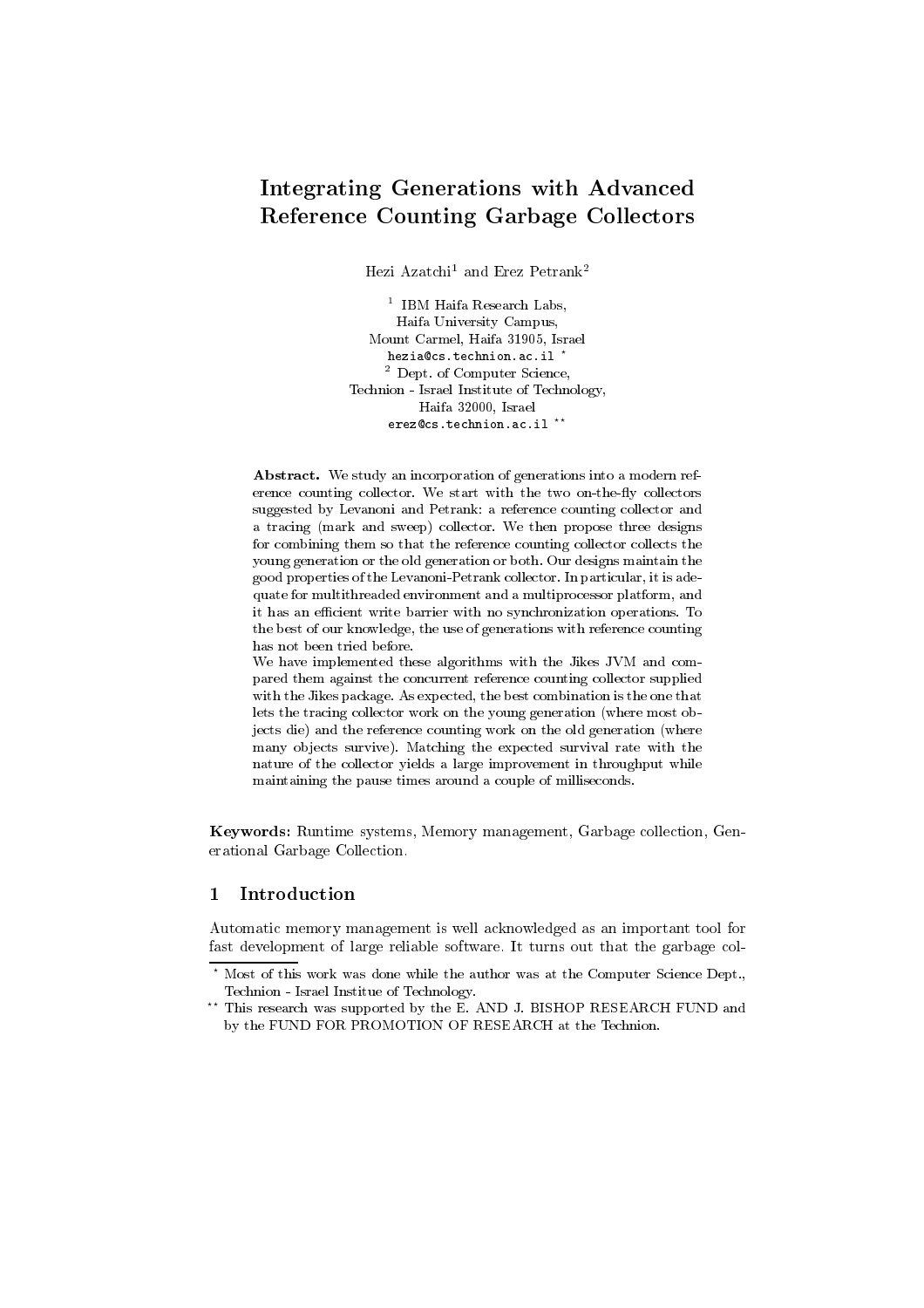lection process has an important impact on the overall runtime performance. Thus, clever design of efficient memory management and garbage collection is an important goal in today's technology.

#### $1.1$ Reference counting

*Reference counting* is the most intuitive method for automatic storage management known since the sixties (c.f. [8].) The main idea is that we keep for each object a count of the number of references to the object. When this number becomes zero for an object  $o$ , we know that  $o$  can be reclaimed. Reference counting seems very promising to future garbage collected systems, especially with the spread of the 64 bit architectures and the increase in usage of very large heaps. Tracing collectors must traverse all live objects, and thus, the bigger the usage of the heap (i.e., the amount of live objects in the heap), the more work the collector must perform. Reference counting is different. The amount of work is proportional to the amount of work done by the user program between collections plus the amount of space that is actually reclaimed. But it does not depend on the space consumed by live objects in the heap.

Historically, the study of concurrent reference counting for modern multithreaded environments and multiprocessor platforms has not been as extensive and thorough as the study of concurrent and parallel tracing collectors. However, recently, we have seen several studies and implementations of modern reference counting algorithms on modern platforms building on and improving on previous work. Levanoni and Petrank [17] following DeTreville [9] have presented an onthe-fly reference counting algorithms that overcome the concurrency problems of reference counting. Levanoni and Petrank have completely eliminated the need for synchronization operations in the write barrier. In addition, the algorithm of Levanoni and Petrank drastically reduces the number of counter updates (for common benchmarks).

#### $1.2$ Generational collection

Generational garbage collection was introduced by Lieberman and Hewitt [18]. and the first published implementation was by Ungar [24]. Generational garbage collectors rely on the assumption that many objects die young. The heap is partitioned into two parts: the young generation and the old generation. New objects are allocated in the young generation, which is collected frequently. Young objects that survive several collections are "promoted" to the older generation. If the generational assumption (i.e., that most objects die young) is indeed correct, we get several advantages. Pauses for the collection of the young generation are short; collections are more efficient since they concentrate on the young part of the heap where we expect to find a high percentage of garbage; and finally, the working set size is smaller both for the program (because it repeatedly reuses the young area) and for the collector (because most of the collections trace over a smaller portion of the heap).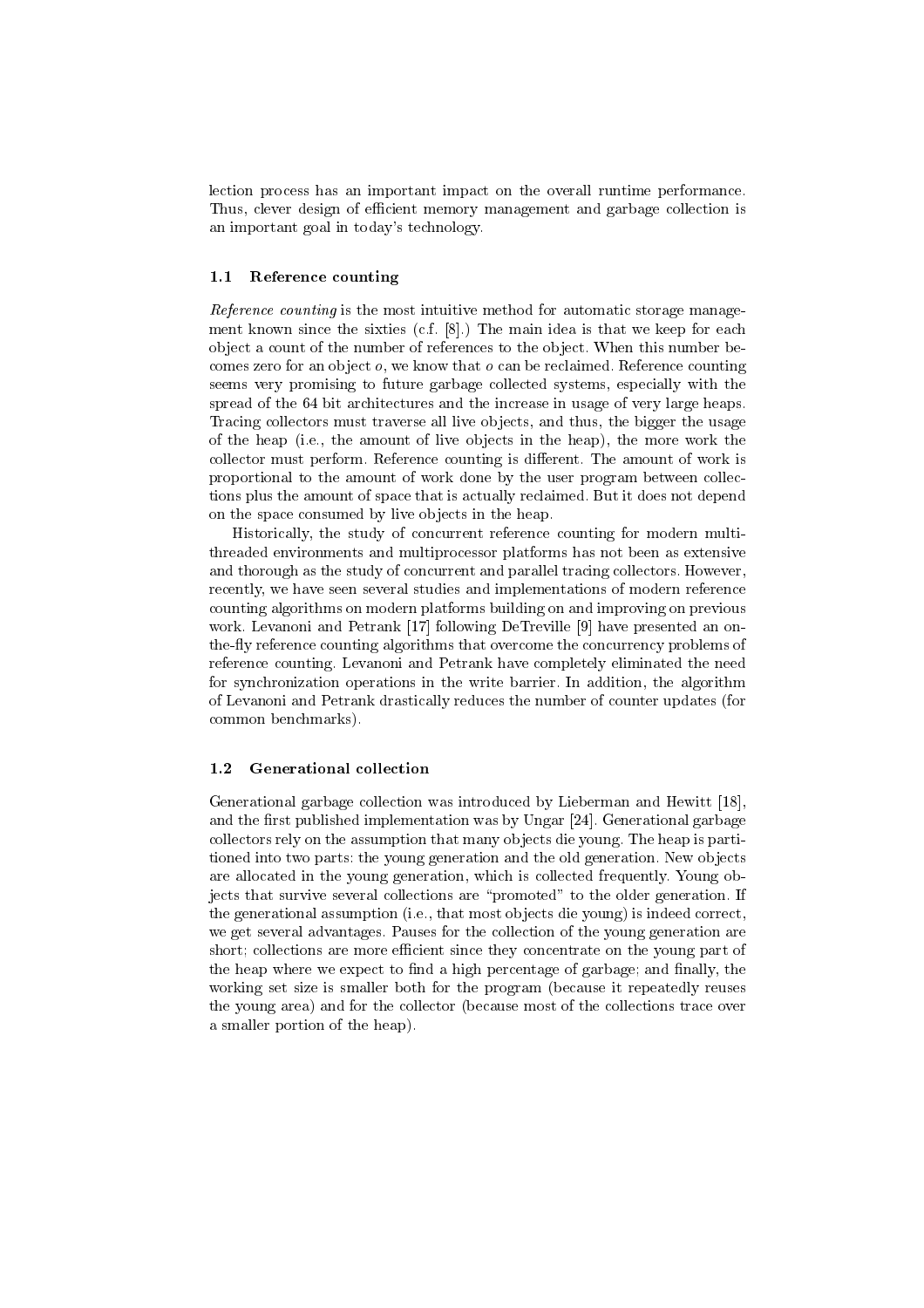Since in this paper we discuss an on-the-fly collector, we do not expect to see reduction of the pause time: they are extremely low already. Our goal is to keep the low pauses of the original algorithm. However, increased efficiency and better locality may give us a better overall collection time and a better throughput. This is indeed what we achieve.

#### 1.3 This work

In this work, we study how generational collection interacts with reference counting. Furthermore, we employ a modern reference counting algorithm adequate for running on a modern environment (i.e., multithreaded) and modern platform (i.e., multiprocessor). We study three alternative uses of reference counting with generations. In the first, both the young and the old generations are collected using reference counting. In the second, the young generation is collected via reference counting and the collector of the old generation is a mark-and-sweep collector. The last alternative we explore is a use of reference counting to collect the old generation and mark-and-sweep to collect the young generation. As building blocks, we use the Levanoni-Petrank sliding view collectors  $[17]$ : the reference counting collector and the mark-and-sweep collector. Our new generational collectors are on-the-fly and employ a write barrier that uses no synchronization operation (like the original collectors).

Note that one combination is expected to win the race. Normally, the percentage of objects that survive is small in the young generation and high in the old generation. If we look at the complexity of the involved algorithms, reference counting has complexity related to the number of dead objects. Thus, it matches the death rate of the old generation. Tracing collectors do better when most objects die - thus, they match the death rate of the young generation. Indeed the combination employing tracing for the young generation and reference counting for the old yields the best results.

In addition to the new study of generations with reference counting, our work is also interesting as yet another attempt to run generations with an on-the-fly collector. The only other work that we are aware of that uses generations with an on-the-fly collector is the work of Domani, Kolodner, and Petrank in which generations are used with a mark and sweep collector  $[15]^3$ .

#### 1.4 Generational collection without moving objects

Usually, on-the-fly garbage collectors do not move objects; the cost of moving objects while running concurrently with program threads is too high. Demers,

 $3\,$  A partial incorporation of generations with an mark and sweep collector, used only for immutable objects was used by Doligez, Leroy and Gonthier [13, 12]. The whole scheme depends on the fact that many objects in ML are immutable. This is not true for Java and other imperative languages. Furthermore, the collection of the young generation is not concurrent. Each thread has its own private young generation (used only for immutable objects), which is collected while that thread is stopped.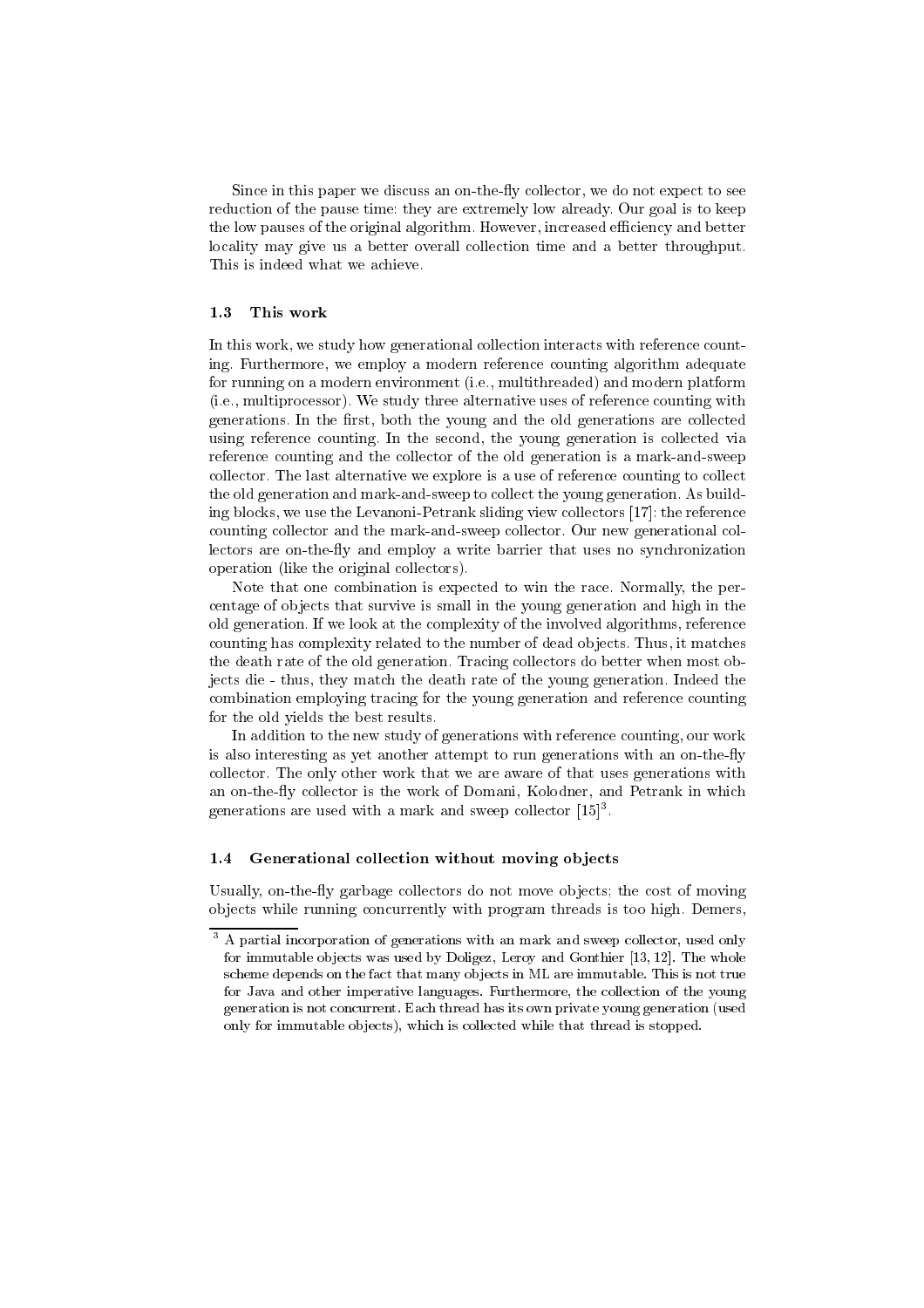et al. [2] presented a generational collector that does not move objects. Their motivation was to adapt generations for conservative garbage collection. Here we exploit their ideas: instead of partitioning the heap physically and keeping the young objects in a separate area we partition the heap logically. For each object, we keep one bit indicating if it is young or old.

### 1.5 Implementation and results

We have implemented our algorithms on Jikes - a Research Java Virtual Machine version 2.0.3 (upon Linux Red-Hat 7.2). The entire system, including the collector itself is written in Java (extended with unsafe primitives to access raw memory). We have taken measurements on a 4-way IBM Netfinity 8500R server with a 550MHz Intel Pentium III Xeon processor and 2GB of physical memory. The benchmarks used were the SPEC ymp. benchmark suite and the SPEC jbb 2000 benchmark. These benchmarks are described in detail in SPEC's Web site[23]. In Section 5 we report the measurements we ran with our collectors. We tested our new collectors against the Jikes concurrent collector distributed with the Jikes Research Java Virtual Machine package. This collector is a reference counting concurrent collector developed at IBM and reported in [3]. Our most efficient collector (the one that uses reference counting for the old generation) achieves excellent performance measures. The throughput is improved by up to  $40\%$  for the SPECjbb2000 benchmark. The pauses are also smaller. These results hold for the default heap size of the benchmarks. Running the collectors on tight heaps show that our generational collector is not suitable for very small heaps. In such conditions, the original Jikes algorithm performs better. A possible explanation to this phenomena is that reference counting is more efficient than the tracing collection (of the young generation) when the collections are too frequent. In this case, the tracing collector must trace the live (young) objects repeatedly, whereas the reference counting only spends time proportional to the work done in between the collections.

#### $1.6$ Cycle collection

A major disadvantage of reference counting is that it does not collect cycles. If the old generation is collected with a mark-and-sweep collector, there is no issue, since the cycles will be collected then. When reference counting is used for the old generation we also use the mark-and-sweep collector occasionally to collect the full heap and reclaim garbage cycles<sup>4</sup>.

#### $1.7$ Organization

In Section 2 we review reference counting developments through recent years and mention related work. In section 3 we present the Levanoni-Petrank collectors

<sup>&</sup>lt;sup>4</sup> Another option was to use the cyclic structures collector of Bacon and Rajan [4] but from their measurements it seems that tracing collectors should be more efficient. Thus, we chose to use the readily available tracing collector.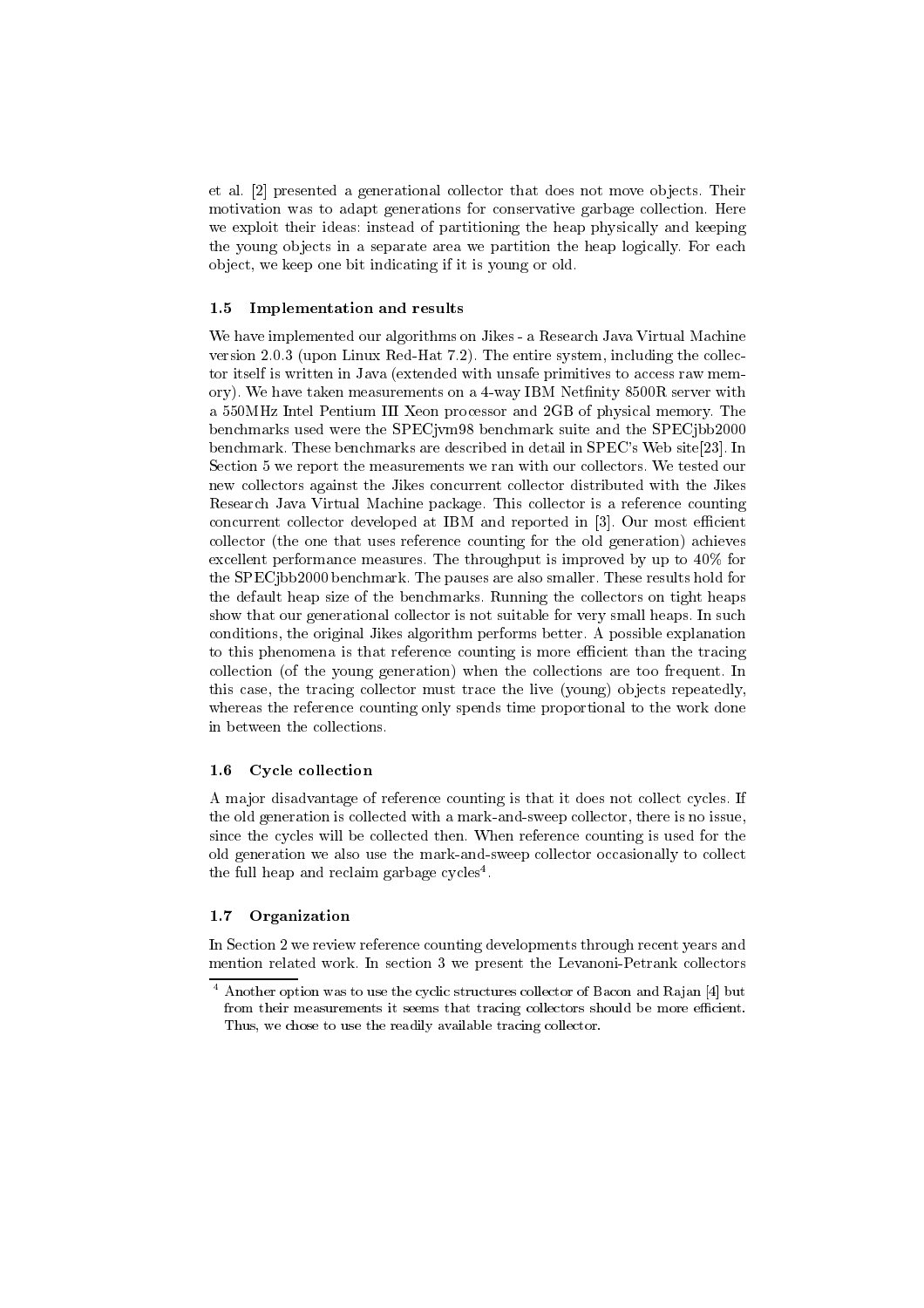we build on. In section 4 we present the generational algorithms. In section in section 5 we discuss our implementation and present our measurements. We conclude in section 6.

#### $\overline{2}$ An overview on reference counting algorithms

The traditional method of reference counting, was first developed for Lisp by Collins [8]. The idea is to keep a reference count field for each object telling how many references exist to the object. Whenever a pointer is updated the system invokes a *write barrier* that keeps the reference counts updated. In particular, if the pointer is modified from pointing to  $O_1$  into pointing to  $O_2$  then the write barrier decrements the count of  $O_1$  and increments the count of  $O_2$ . When the counter of an object is decreased to zero, it is reclaimed. The reference counts of all its predecessors (its children values at the previous sliding-view) are then decremented as well and the reclamation may continue recursively. Improvements to the naive algorithm were suggested in several subsequent papers. Weizman [25] studied ameliorating the delay introduced by recursive deletion. Several works  $[22, 26]$  use a single bit for each reference counter with a mechanism to handle overflows. The idea being that most objects are singly-referenced, except for the duration of short transitions.

Deutsch and Bobrow [10] noted that most of the overhead on counter updates originates from the frequent updates of local references (in stack and registers). They suggested to use the write barrier only for pointers on the heap. Now, when a reference count decreases to zero, the object can not be reclaimed since it may still be reachable from local references. To collect objects, a collection is invoked. During the collection one can reclaim all objects with zero heap reference count that are not accessible from local references. Their method is called *deferred reference counting* and it yields a great saving in the write barrier overhead. It is used in most modern reference counting collectors. In particular, this method was later adapted for Modula-2+ [9]. Further study on reducing work for local variables can be found in  $[6]$  and  $[19]$ .

Reference counting seemed to have an intrinsic problem with multithreading implying that a semaphore must be used for each pointer update. The problems were dealt with a series of paper  $[9, 20, 3, 17]$ . The sliding views algorithm of Levanoni and Petrank [17] presented a reference counting collector that completely eliminated the need for a synchronization operation in the write barrier. In this work, we use the sliding views algorithms as the basic clock for the generational algorithms. A detailed description of the Levanoni Petrank collectors follow.

#### The Levanoni-Petrank collectors 3

In this section we provide a short overview of the Levanoni-Petrank collectors. Due to space limitations we omit the pseudo code. More details appear in our technical report  $[1]$ . The full algorithm is described in the original paper  $[17]$ .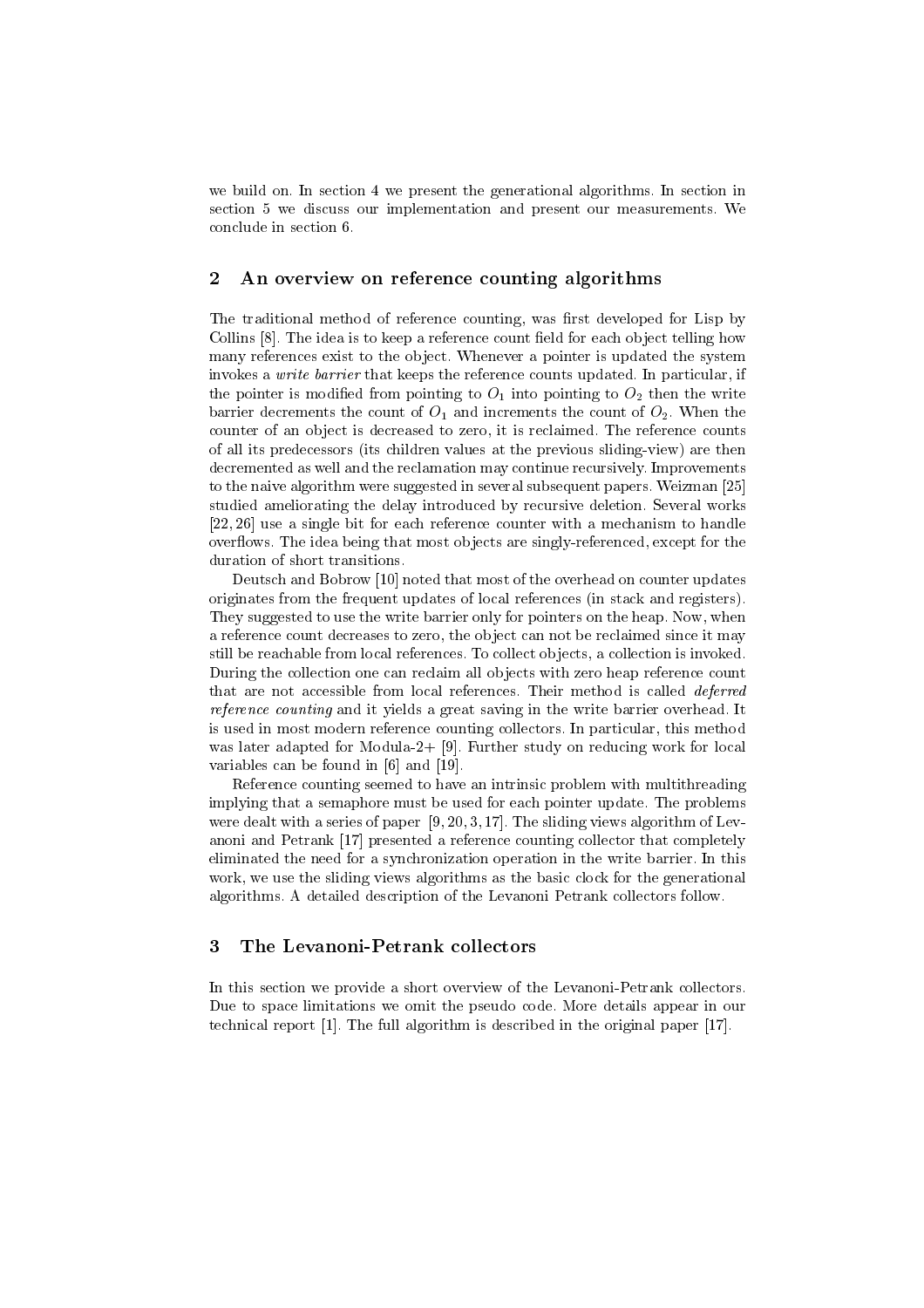#### $3.1$ The sliding-view reference counting algorithm

The Levanoni-Petrank collectors [17] are based on computing differences between heap snapshots. The algorithms operate in cycles. A cycle begins with a collection and ends with another. Let us describe the collector actions during cycle k. Using a write barrier, the mutators records all heap objects whose pointer slots are modified during cycle  $k$ . The recorded information is the address of the modified object as well as the values of the object's pointer slots before the current modification. A dirty flag is used to let only one record be kept for any modified slot. The analysis shows that (infrequent) races may cause more than one record be created for an object, but all such records contain essentially the same information. The records are written into a local buffer with no synchronization. The dirty flag is actually implemented as a pointer, being either null when the flag is clear, or a pointer  $o. LogPointer$  to the logging location in the local buffer if the flag is set.

All created objects are marked dirty during creation. There is no need to record their slots values as they are all null at creation time (and thus, also during the previous collection). But objects that will be referenced by these slots during the next collection must be noted and their reference counts must be incremented.

A collection begins by taking a sliding-view of the heap. A sliding-view is essentially a non-atomic snapshot of the heap. It is obtained incrementally, i.e. the mutators are not stopped simultaneously. A snooping mechanism is used to ensure that the sliding view of the heap does not confuse the collector into reclaiming live objects: while the view is being read from the heap, the writebarrier mark any object that is assigned a new reference in the heap. These objects are marked as *Snooped* by ascribing them to the threads' local buffer:  $Snooped_i$ , thus, preventing them from being collected in this collection cycle mistakenly.

Getting further into the details, the Levanoni-Petrank collector employs four handshakes during the collection cycle. The collection starts with the collector raising the  $S_{noop_i}$  flag of each thread, signaling to the mutators that it is about to start computing a sliding-view. During the first handshake, mutator local buffers are retrieved and then are cleared. The objects which are listed in the buffers are exactly those objects that have been changed since the last cycle. Next, the dirty flags of the objects listed in the buffers are cleared while the mutators are running. This step may clear dirty marks that have been concurrently set by the running mutators. The logging in the threads' local buffers is being used in order to keep these dirty bits set in the second handshake. The third handshake is carried out to assure the reinforcement is visible to all mutators. During the fourth handshake threads local states are scanned and objects directly reachable from the roots are marked as Roots. After the fourth handshake the collector proceeds to adjust  $rc$  fields due to differences between the sliding views of the previous and current cycle. Each object which is logged to one of the mutator's local buffers was modified since the previous collection cycle, thus we need to decrement the  $rc$  of its slots values in the previous sliding-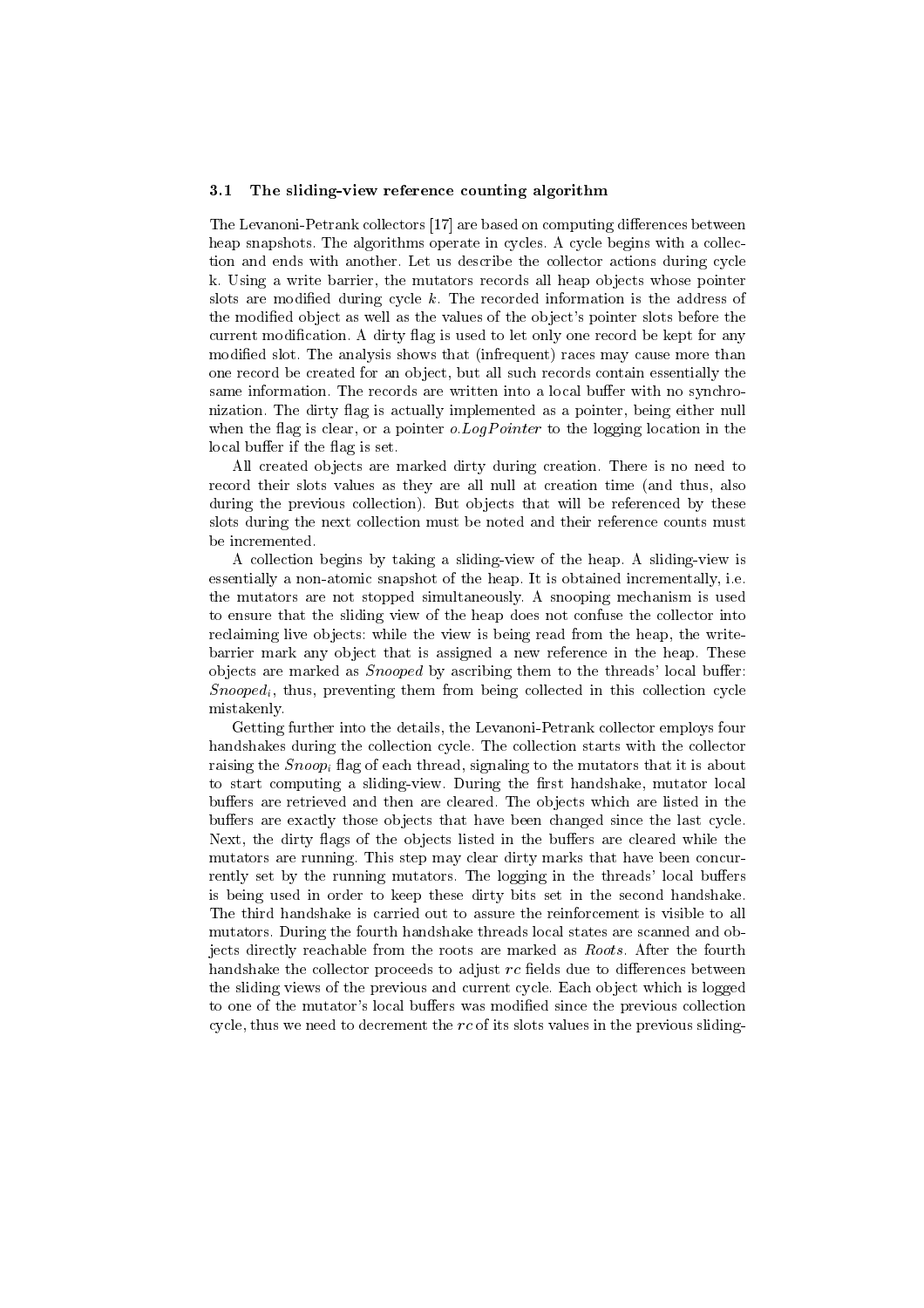view and increment the rc of its slots values in the current sliding-view. The rc decrement operation of each modified object is done using the objects' replica at the retrieved local buffers. Each object replica contains the object slots' value at the time the previous sliding-view was taken. The  $rc$  increment operation of each modified object is more complicated as the mutators can change the current sliding-view values of the object's slots while the collector tries to increment their  $rc$  field. This race is solved by taking a replica of the object to be adjusted and committing it. First, we check if the object's dirty flag, o.LogPointer, is set. If it is set it points already to a committed replica (taken by some mutator) of the object's slots at the time the current sliding-view was taken. Otherwise, we take a temporary replica of the object and commit it by checking afterwards that the object's dirty flag is still not set. If it is committed the replica contains the object's slots value at the time the current sliding-view was taken and can be used to increment the rc of the object's slots value. Otherwise, if the dirty flag is set, we use the replica pointed by the set dirty flag in order to adjust the  $rc$ of the object's slots. A collection cycle ends with reclamation which recursively free any object with zero rc field which is not marked as *local*.

#### The sliding-view tracing algorithm  $3.2$

"Snapshot at the beginning" [16] mark&sweep collectors exploit the fact that a garbage object remains garbage until the collector recycles it. i.e., being garbage is a stable property. The Levanoni-Petrank sliding-view tracing collector takes the idea of "Snapshot at the beginning" one logical step further and show how it is possible to trace and sweep given a "sliding view at the beginning". The collector computes a sliding-view exactly as in the previous reference counting algorithm. After the Mark-Roots stage, the collector starts tracing according to the sliding view associated with the cycle. When in needs to trace through an object the collector tries to determine its value in the sliding view as was done in the previous algorithm, i.e. by checking if the object's *LogPointer* (the dirty flag) is set. If it is set each object's slot sliding-view value can be found directly from the already committed (by some mutator) replica which is pointed to by the object's *LogPointer*. If it is not set, a temporary replica of the object is taken and is committed by checking again if the object's dirty flag is still not set. If the replica is committed the collector continues by tracing through the object's replica. Finally, the collector proceeds to reclaim garbage objects by sweeping the heap.

#### The Generational Collectors  $\overline{\mathbf{4}}$

In this section we describe the collectors we have designed. Due to lack of space. we concentrate on the winning collector. The description of the other two collectors appears in our technical report [1].

Our generational mechanism is simple. The young generation holds all objects allocated since the previous collection and each object that survives a young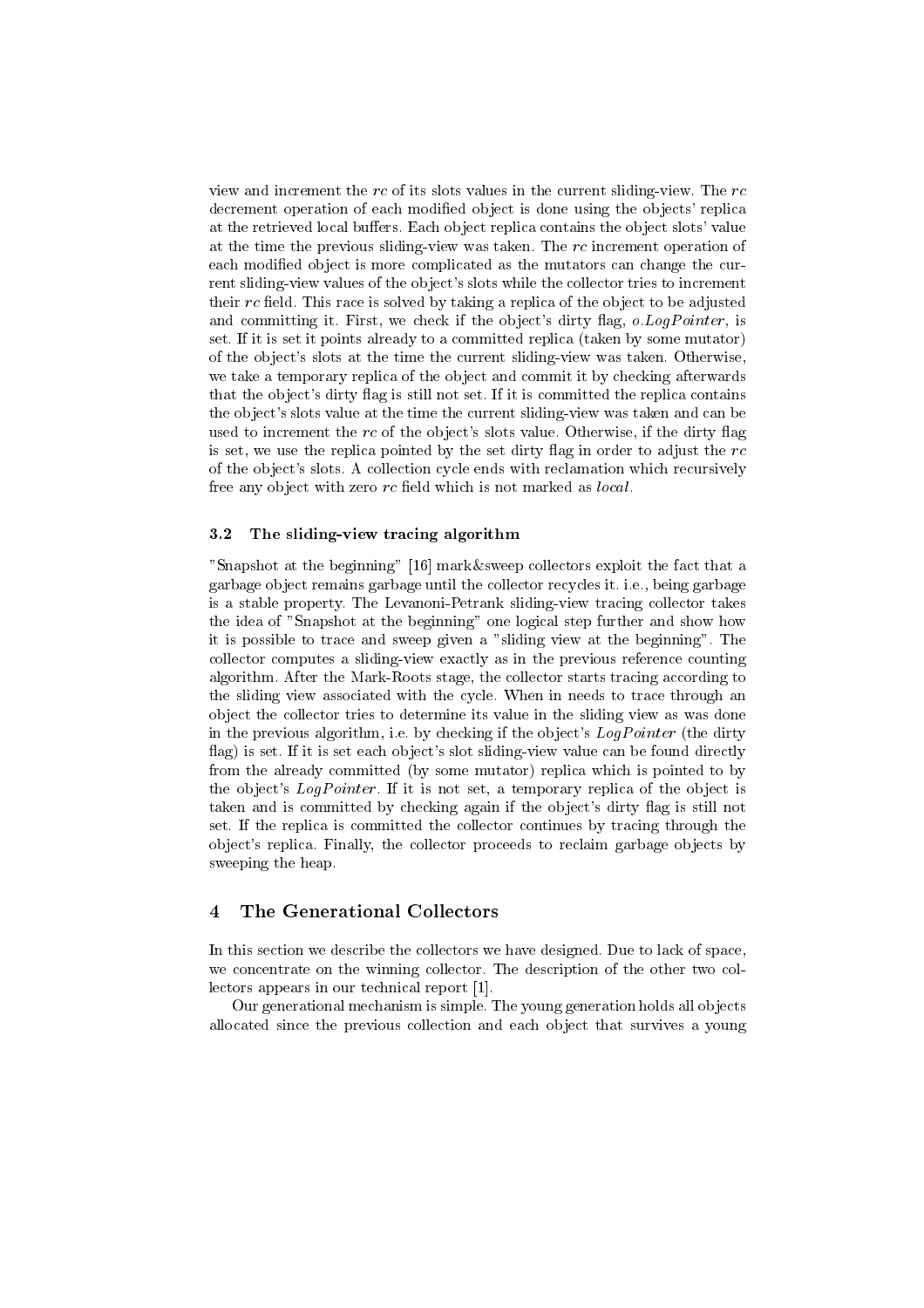(or full) collection is immediately promoted to the old generation. This naive promotion policy fits nicely into the algorithms we use. Recall that generations are not segregated in the heap since we do not move objects in the heap. In order to quickly determine if an object is young or old, we keep a bitmap (1 bit for each 8 bytes) telling which objects are old. All objects are created young and promotion modifies this bit. By the experience of Domani et al [15] we believe that spending more collection efforts on an aging mechanism does not pay. See [15] for more the details of this experience.

#### Reference counting for the full collection  $4.1$

Here, we describe the algorithm that worked best: using reference counting for the full collections and tracing (mark-and-sweep) for the minor collections. The minor (mark and sweep) collection. The mark and sweep minor collection marks all reachable young objects at the current sliding view and then sweeps all young unmarked objects. The young generation contains all the objects that were created since the *previous* collection cycle and were logged by the *i*-th mutator to its local  $Young-Objects_i$  buffer. These local buffers hold addresses of all newly created objects since the recent collection and can be also viewed as holding pointers to all objects in the young generation to be processed by the next collection. These buffers are retrieved by the collector in the first handshake of the collection and their union Young-Objects buffer of the collector is the young generation to be processed (swept) in this minor collection cycle.

Recall that we are using the Levanoni-Petrank sliding view collectors as the basis for this work. The sliding view algorithm uses a dirty flag for each object to tell if it was modified since the previous collection. All modified objects are kept in a Updates buffer (which is essentially the union of all mutator's local buffers) so that the rc fields of objects referenced by these objects' slots can later be updated by the collector. Since we are using the naive promotion policy, we may use these buffers also as our remembered set: The young generation contains only objects that have been created since the last collection, thus it follows that inter-generational pointers may only be located in pointer slots that have been modified since the last collection. Clearly, objects in the old generation that point to young objects must have been modified since the last collection cycle, since the young objects did not exist previous to this collection. Thus, the addresses of all the inter-generational pointers must appear in the *Updates* buffer of the collector at this collection cycle. At first glance it may appear that this is enough. However, the collection cycle is not atomic in the view of the program. It runs concurrently with the run of the program. Thus, referring to the time of the last collection cycle is not accurate. During the following discussion, we assume that the reader is familiar with the Levanoni-Petrank [17] original collectors. There are two cases in which inter-generational pointers are created but do not appear in the  $Updates$  buffer read by the collector in the first handshake.

**Case 1:** Mutator  $M_i$  creates a new object O after responding to the first handshake. Later, Mutator  $M_i$ , who has not yet seen the first handshake executes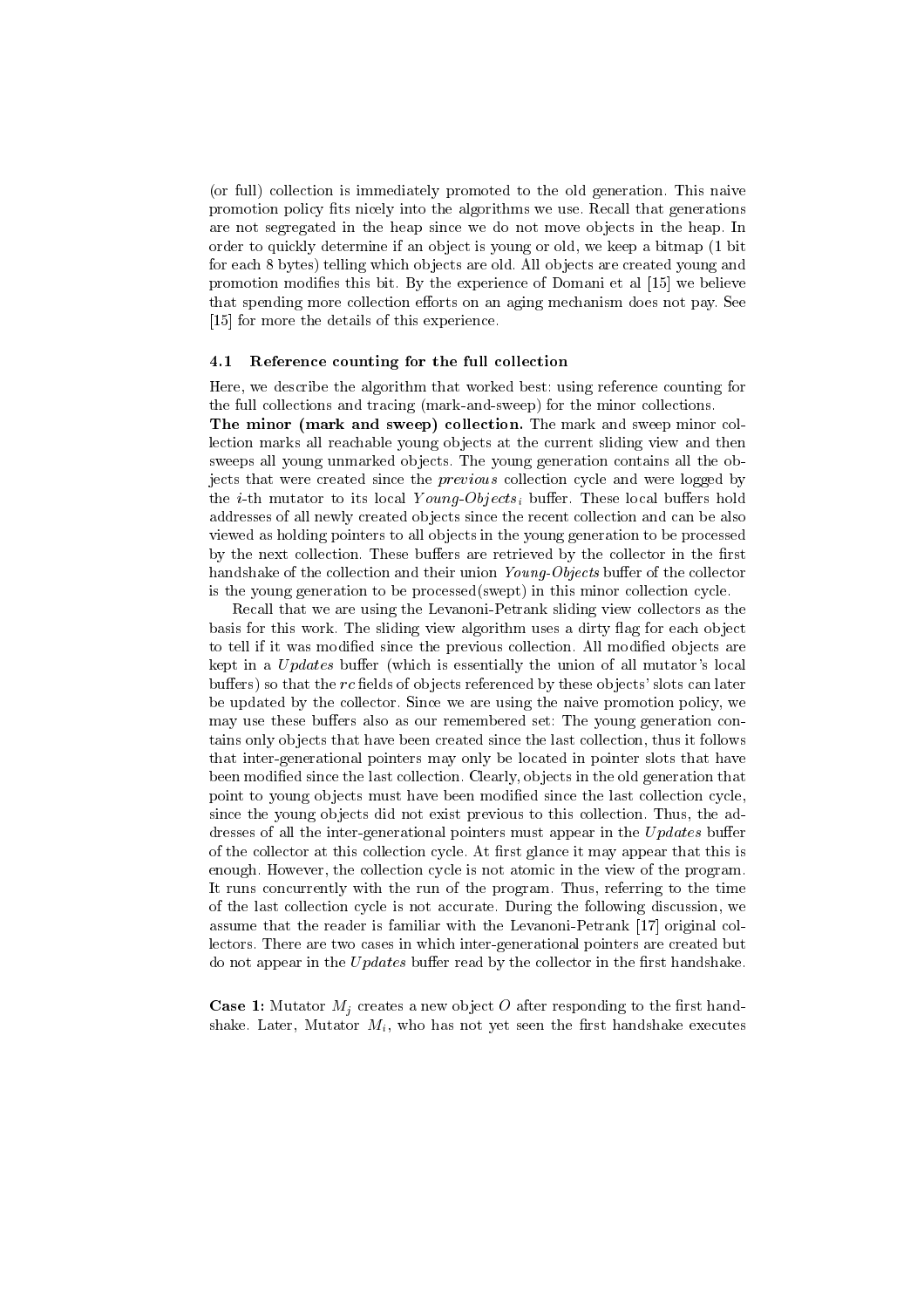an update operation assigning a pointer in the old generation to reference the object  $O$ . In this case, an inter-generational pointer is created: the object  $O$ was not reported to the collector in the first handshake and thus, will not be reclaimed or promoted in the current collection. It will be reported as a young object to the collector only in the next collection. But the update is recorded in the current collection (the update was executed before the first handshake in the view of Mutator  $M_i$ ) and will not be seen in the next collection. Thus, an inter-generational pointer will be missing from the view of the next collection.

**Case 2:** Some mutator updates a pointer slot in an object  $O$  to reference a young object. The object  $O$  is currently dirty because of the previous collection cycle, i.e., the first handshake has occurred, but the clear dirty flags operation has not yet executed for that object. In this case, an inter-generational pointer is created but it is not logged to the *i*-th mutator  $Updates$  local buffer. Indeed, this pointer slot must appear in the Updates buffer of the previous collection and correctness of the original algorithm is not foiled, yet in the next cycle the  $Updates$  buffer might not contain this pointer, thus an inter-generational pointer may be missing from the view of next collection.

In order to correctly identify inter-generational pointers that are created in one of the above two manners, each minor collection records into a special buffer called *IGP-Buffer*, all the addresses of objects that had to do with updates to a young objects in the uncertainty period from before the first handshake has begun until after the clear dirty flags operation is over for all the modified (logged) objects. The next collection cycle will use that  $IGP-Buffer$  buffer that was appended in the *previous* collection cycle as its *PrevIGP-Buffer* buffer in order to scan the potential inter-generational pointers that might have not appeared in the Updates buffer. In this way, we are sure to have all inter-generational pointers covered for each minor collection.

Finally, we note that the sweep phase processes only young objects. It scans each object's color in the Young-Buffer. Objects which are marked with white color are reclaimed, otherwise, they are promoted by setting their old flag as true.

The full (reference counting) collection. The Major-Young-Objects and *Major-Updates* buffers are full collection buffers that correspond to the minor collection's Young-Objects and Updates buffers. These buffers are prepared by the minor collections to serve the full collection. Only those objects which promoted by the minor collections should be logged to the major buffers as these objects will live till the next full collection. The minor collection avoids repetition in these buffers using an additional bitmap called LoggedToMajorBuffers. Other than the special care required with the buffers, the major collection cycle is similar to the original reference counting collector besides. The rc field adjustments are executed for each modified object, thus, logged to Major-Updates buffer or Updates buffer. The rc of the object's previous sliding-view slots values is decremented and the object's current sliding-view slots values rc is incremented. As for young objects, the same procedure needs only to increment the rc fields of the current sliding-view slots values for each young object, thus, logged to Major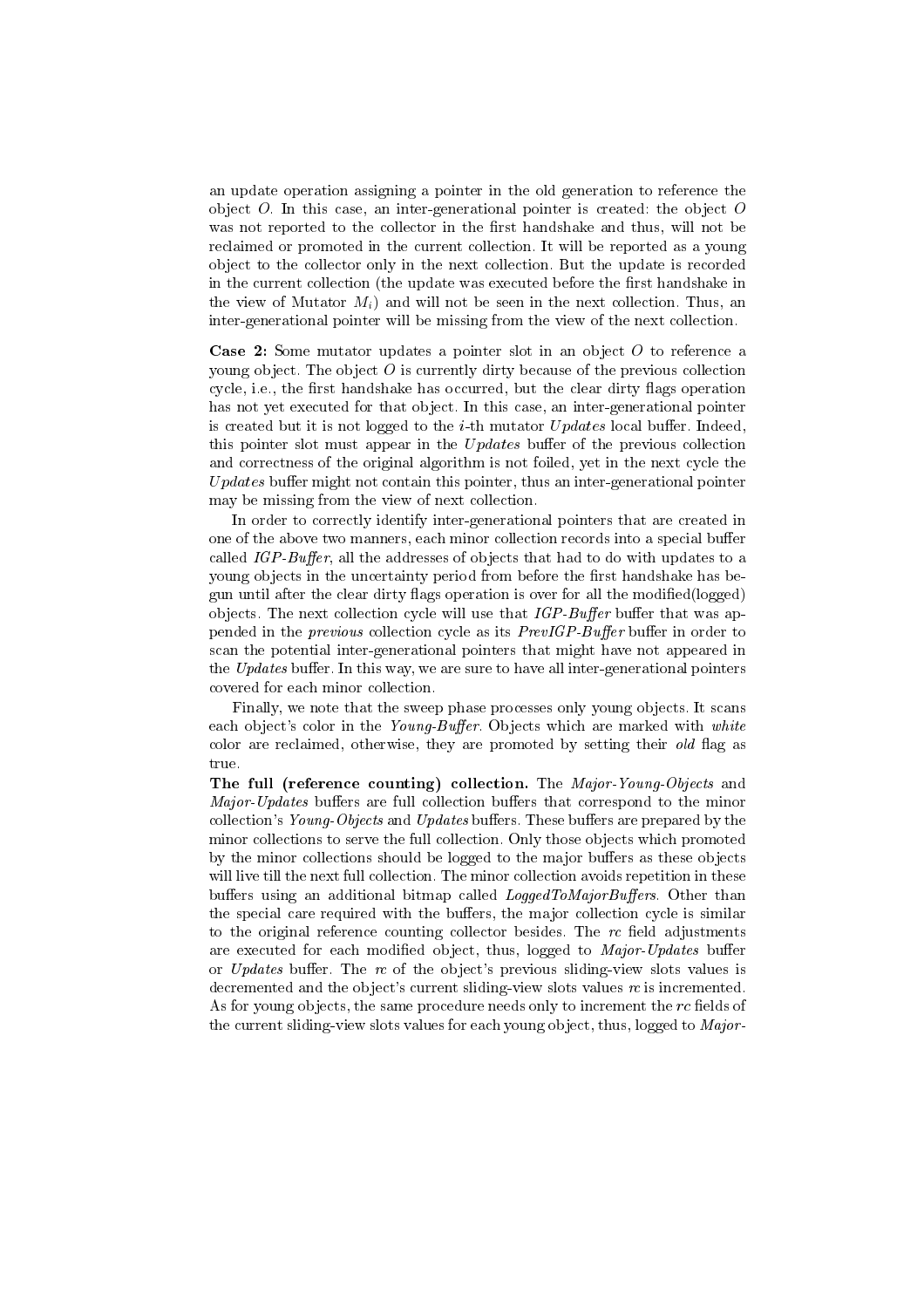*Young-Objects* or *Young-Objects*. No decrement operation should be taken on the rc field of Young-Objects objects slots because their object did not exist in the previous collection cycle and was created only afterwards and their value then was null.

Using deferred reference counting ([17] following [10]), we employ a zero count *table* denoted ZCT to hold each young object whose count decreases to zero during the counter updates. All these candidates are checked after all the updates are done. If their reference count is still zero and they are not referenced from the roots, then they may be reclaimed. Note that all newly created (young) objects must be checked since they are created with reference count zero. (They are only referenced by local variables in the beginning.) Thus, all objects in the *Young-Objects* as well as in the *Major-New-Objects* buffer are appended to the ZCT that is reclaimed by the collector.

The inability of reference counters algorithms to reclaim cyclic structures is being treated with an auxiliary mark-and-sweep algorithm used infrequently during the full collection.

#### **Implementation and Results** 5

We have implemented our collectors into Jikes. We have decided to use the noncopying allocator of Jikes, which is based on the allocator of Boehm Demers and Shenker [7]. This allocator is suitable for collectors that do not move objects. It keeps the fragmentation low and allows both efficient sporadic reclamation of objects (as required by the reference counting) and efficient linear reclamation of objects (as required by the sweep procedure). A full heap collection will be triggered when the amount of available memory drops below a predefined threshold. A minor heap collection will be triggered after every 200 new allocator-block allocations. This kind of triggering strategy emulates allocations from a young generation whose size is limited.

We have taken measurements on a 4-way IBM Netfinity 8500R server with 550MHz Intel Pentium III Xeon processors and 2GB of physical memory. We also measured the run of our collector on a client machine: a single 550MHZ Intel Pentium III processor and 2GB of physical memory. The benchmarks we used were the SPEC vm98 benchmark suite and the SPEC ibb2000 benchmark. These benchmarks are described in detail in SPEC's Web site[23].

The Jikes concurrent collector. Our collectors measurements are compared with the concurrent reference counting collector supplied with the Jikes package and reported in [3]. The Jikes concurrent collector is an advanced on-the-fly pure reference-counting collector and it has similar characteristics as our collectors, namely, the mutators are loosely synchronized with the collector, allowing very low pause times.

Testing procedure. We used the benchmark suite using the test harness, performing standard automated runs of all the benchmarks in the suite. Our standard automated run runs each benchmark five times for each of the JVM's involved (each implementing a different collector). To get an additional multi-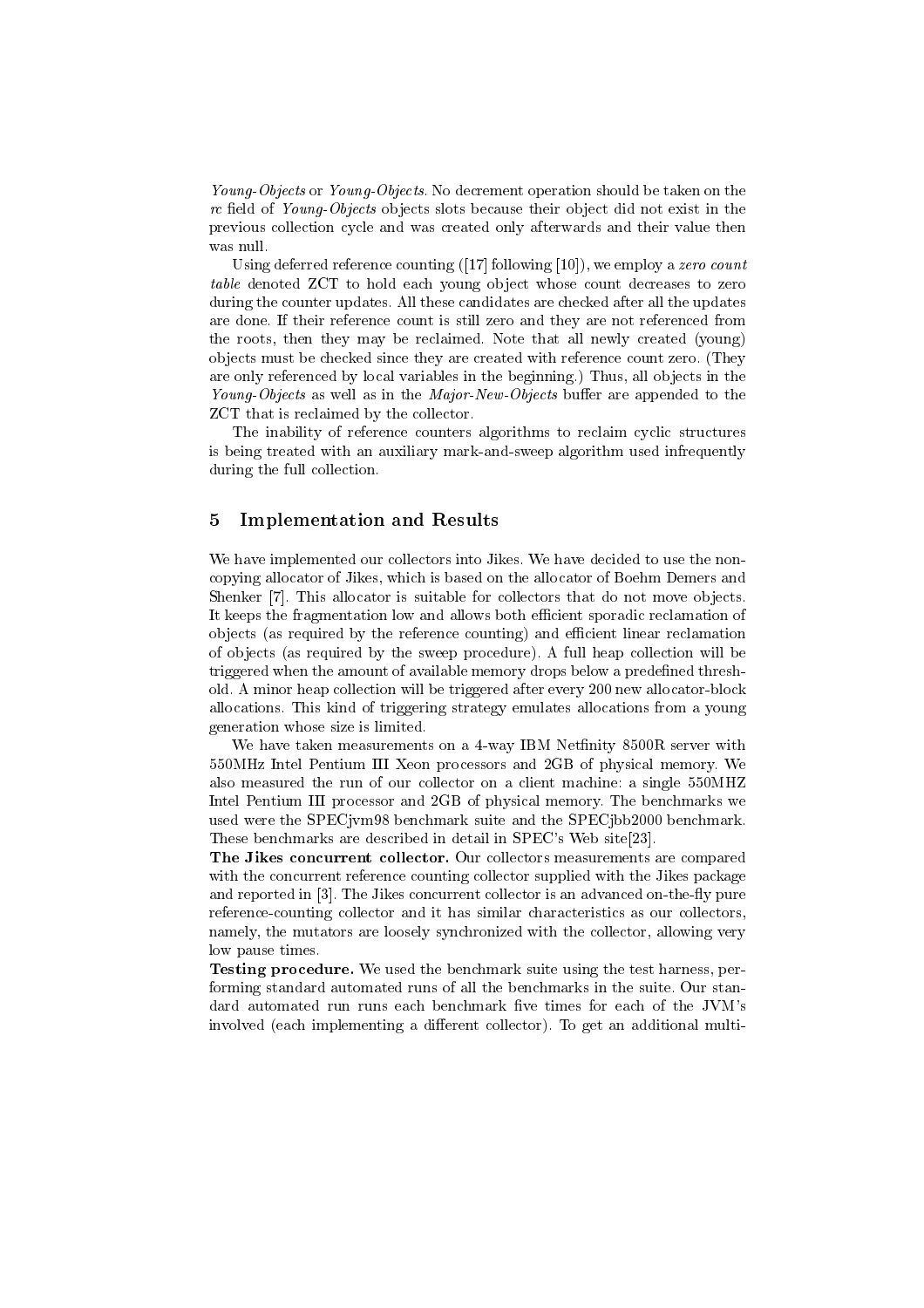| [Max Pauses [ms] with SPEC ym98 and SPEC jbb2000 (1-3 threads)]       |             |  |  |                 |  |  |      |                                                                                                        |
|-----------------------------------------------------------------------|-------------|--|--|-----------------|--|--|------|--------------------------------------------------------------------------------------------------------|
| $\Box$ Collector                                                      |             |  |  |                 |  |  |      | $\left\{ \frac{\text{loss}}{\text{loss}} \right\}$ [javac db   mtrt   jack   jbb-1   jbb-2   jbb-3   ] |
| Generational: RC for full $[2.6 \ 3.2 \ 1.3]$ 1.8 $[2.2 \ 2.3 \ 1.3]$ |             |  |  |                 |  |  | -3.5 | <sup>1</sup> 4.2                                                                                       |
| Jikes-Concurrent                                                      | $12.7$ 12.8 |  |  | 1.8 1.8 1.6 2.3 |  |  | 13.1 | 15.5                                                                                                   |

Fig. 1. Max pause time measurements for SPECivm98 and SPECibb2000 benchmarks on a multiprocessor. SPEC(bb2000 was measured with 1, 2, and 3 warehouses.



Fig. 2. Running time ratios (Jikes-Concurrent/Generational) for the SPECjvm98 suite with varying heap sizes. The graph on the left shows results on a multiprocessor and the graph on the right reports results for a uniprocessor.

threaded benchmark, we have also modified the \_227\_mtrt benchmark from the SPEC ivm 98 suite to run on a varying number of threads. We measured its run with 2, 4, 6, 8 and 10 threads. Finally, to understand better the behavior of these collectors under tight and relaxed conditions, we tested them on varying heap sizes. For the SPEC jvm98 suite, we started with a 32MB heap size and extended the sizes by 8MB increments until a final large size of 96MB. For SPECjbb2000 we used larger heaps, as reported in the graphs. In the results, we concentrate on the best collector, i.e., the collector that uses reference-counting for the full collection. In our technical report [1] we provide measurements for all collectors. Also, in our technical report, we provide a systematic report on how we selected our parameters, such as the triggering policy, the allocator parameters, the size of the young generation, etc. We omit these reports from this short paper for lack of space.

Server measurements. The SPECjvm98 benchmarks (and so also the \_227\_mtrt modified benchmark) provide a measure of the elapsed running time which we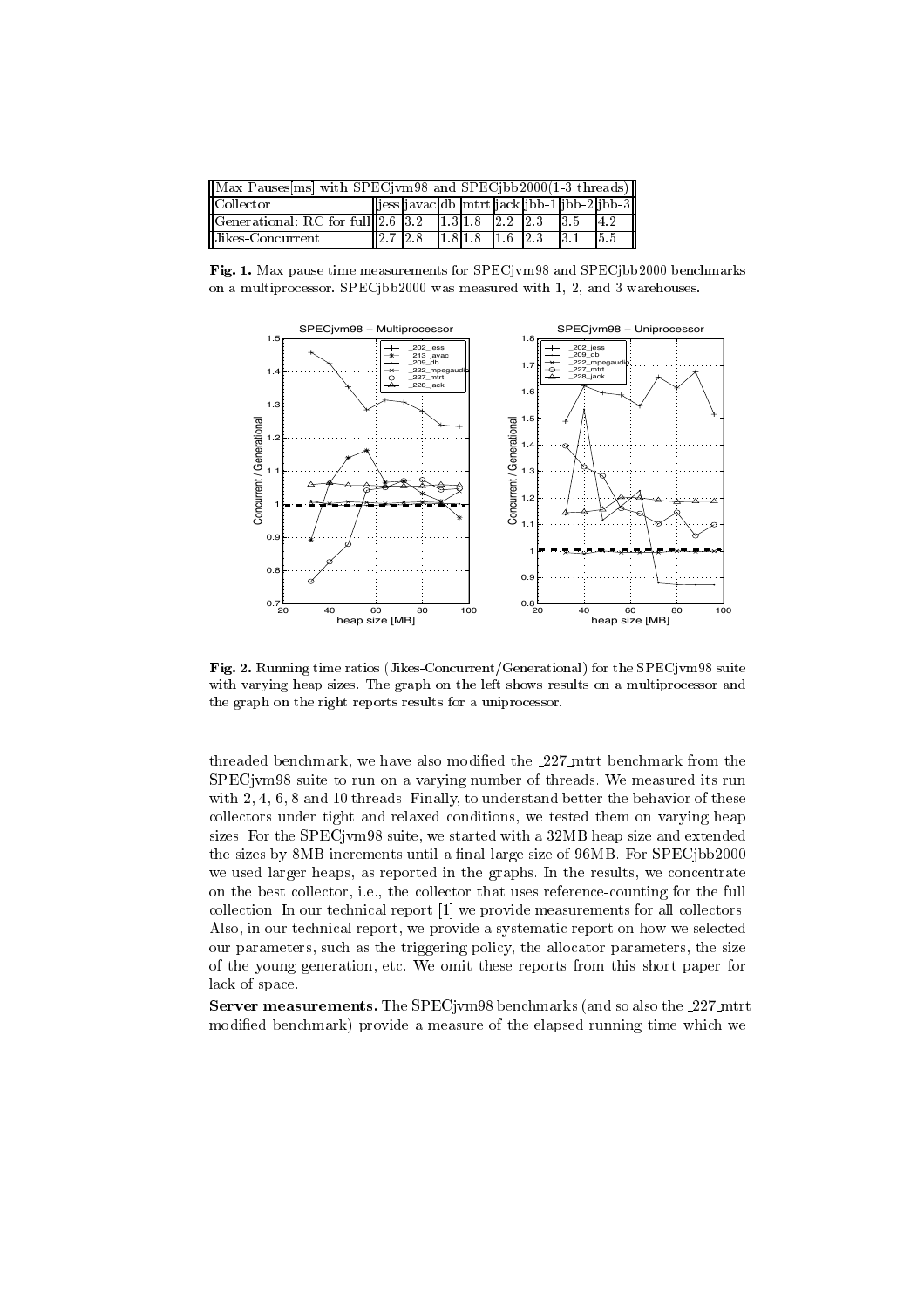

 $\bullet$  . The stage of the contractions of  $\bullet$  , and the stage of  $\bullet$  $\mathbf{N}$  ,  $\mathbf{N}$  ,  $\mathbf{N}$  ,  $\mathbf{N}$  ,  $\mathbf{N}$  ,  $\mathbf{N}$  ,  $\mathbf{N}$  ,  $\mathbf{N}$  ,  $\mathbf{N}$  ,  $\mathbf{N}$  ,  $\mathbf{N}$  ,  $\mathbf{N}$  ,  $\mathbf{N}$  ,  $\mathbf{N}$  ,  $\mathbf{N}$  ,  $\mathbf{N}$  ,  $\mathbf{N}$  ,  $\mathbf{N}$  ,  $\mathbf{N}$  ,  $\mathbf{N}$  ,  $\blacksquare$  . The contract of the contract of the contract of the contract of the contract of the contract of the contract of the contract of the contract of the contract of the contract of the contract of the contract of the % .3, \$ B; /  &&A  , !



 $\blacksquare$  in the results of the second generational algorithm which uses reference counting  $\blacksquare$  . The set of the set of the set of the set of the set of the set of the set of the set of the set of the set of the set of the set of the set of the set of the set of the set of the set of the set of the set of the .3, \$ B; / (  %   %  % .; B3, \$ / "+8 7& \$ . . *.* . . . . . . . . .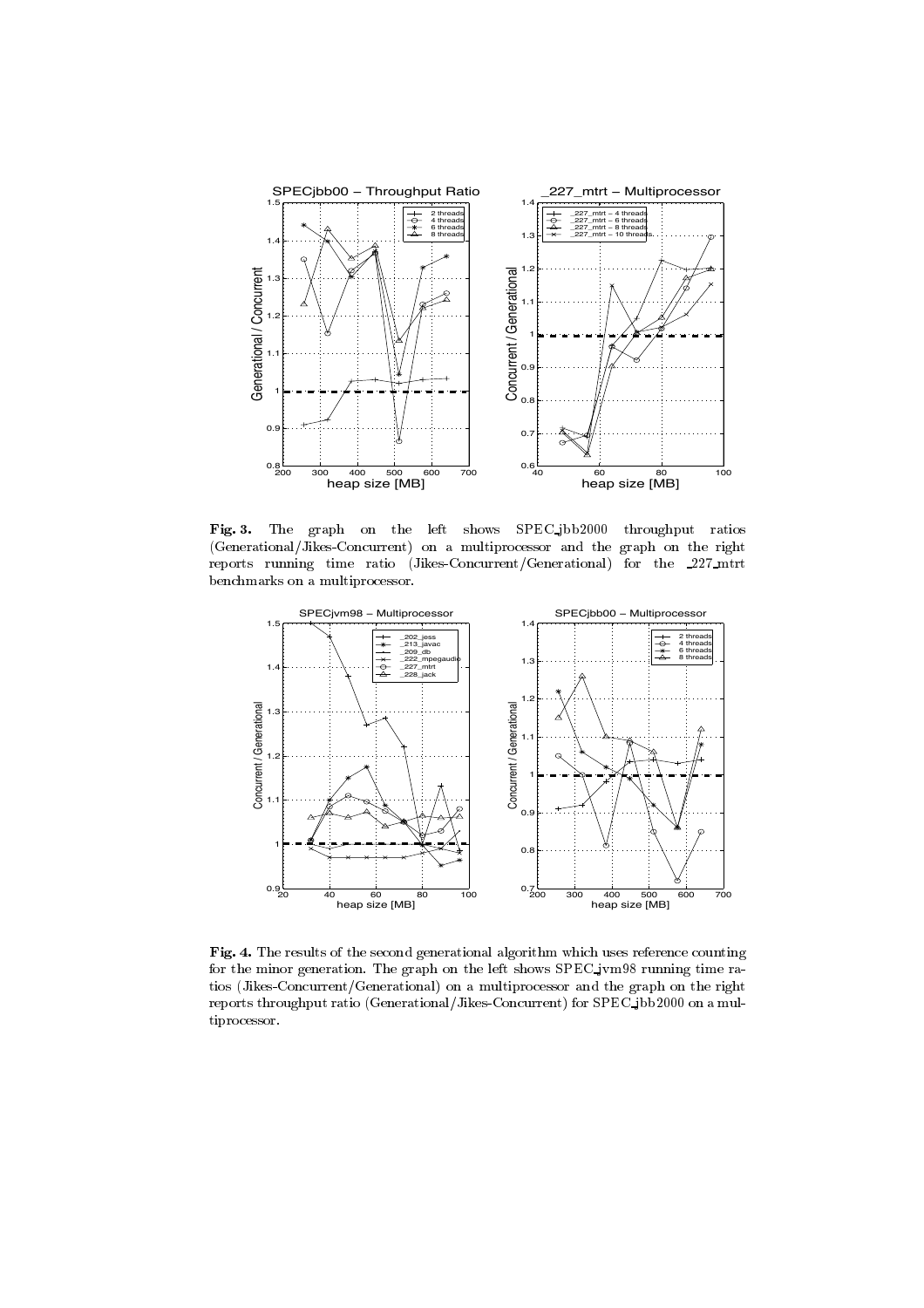report. We report in figure 2 the running time ratio of our collector and the Jikes concurrent collector. The higher the number, the better our collector performs. In particular, a value above 1 means our collector outperforms the Jikes concurrent collector.

We ran each of the SPEC ym98 benchmarks on a multiprocessor, allowing a designated processor to run the collector thread. We report these results in figure 2 (graph on left). These results demonstrate performance when the system is not busy and the collector may run concurrently on an idle processor. In practically all measurements, our collector did better than the Jikes concurrent collector, up to an improvement of  $48\%$  for  $202$  jess on small heaps. The behavior of the collector on a busy system may be tested when the number of application threads exceeds the number of (physical) processors. A special case is when the JVM is run on a uniprocessor. In these cases, the efficiency of the collector is important: the throughput may be harmed when the collector spends too much CPU time. We have modified the \_227\_mtrt benchmark to work with varying number of threads (4, 6, 8, 10 threads) and the resulting running time measures are reported in the right graph of figure 3. The measurements show an improved performance for almost all parameters with typical to large heaps, with the highest improvement being 30% for 227\_mtrt with 6 threads and heap size 96MBytes. However, on small heaps the Jikes concurrent collector does better.

The results of SPECibb2000 are measured a bit differently. The run of SPEC<sub>j</sub>bb2000 requires a multi-phased run with an increasing number of threads. Each phase lasts for two minutes with a ramp-up period of half a minute before each phase. Again, we report the throughput ratio improvement. Here the result is throughput and not running-time. For clarity of representation, we report the inverse ratio, so that higher ratios still show better performance of our collector, and ratios larger than 1 imply our collector outperforming the Jikes concurrent collector. The measurements are reported for a varying number of threads (and varying heap sizes) in the left graph of Figure 3. When the system has no idle processor for the collector (4,6, and 8 warehouses), our collector clearly outperforms the Jikes concurrent collector. The typical improvement is  $25\%$  and the highest improvement is 45%. In the case in which 2 warehouses are run and the collector is free to run on an idle processor, our collector performs better when the heap is not tight, whereas on tighter heaps, the Jikes concurrent collector wins.

The maximum pause times for the SPEC jvm98 benchmarks and the SPECibb2000 benchmark are reported in figure 1. The SPECivm98 benchmarks were run with heap size 64MBytes and those of SPECjbb2000 (with 1,2,3) threads) with heap size 256MBytes. Note that if the number of threads exceed the number of processors, then long pause times appear because threads lose the CPU to other mutators or the collector. Hence the reported settings. It can be seen that the maximum pause times (see figure 1) are as low as those of the Jikes concurrent collector and they are all below 5ms.

We go on with a couple of graphs presenting measurements of the second best collector: the one that runs reference counting for the young generation and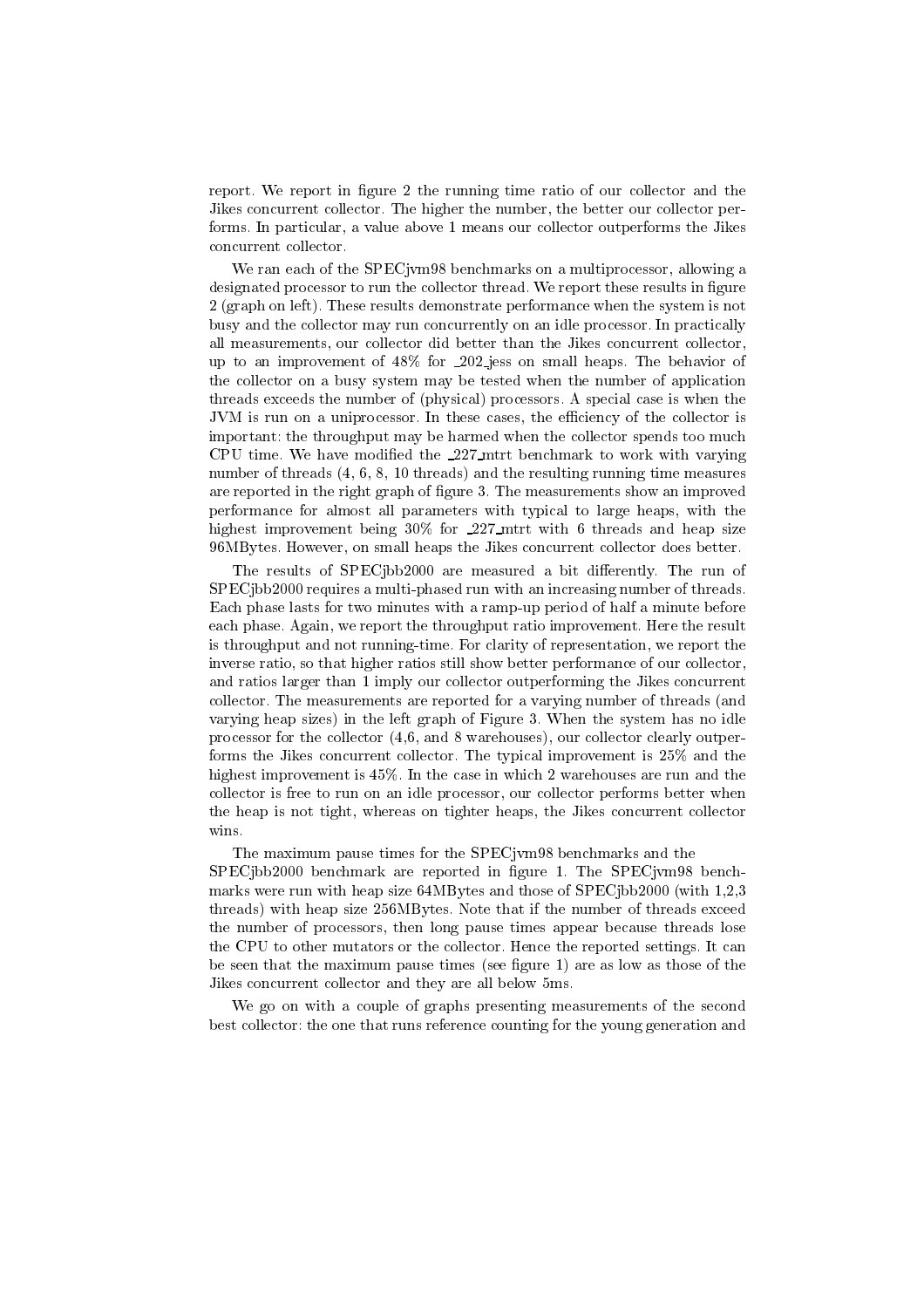mark and sweep for the full collection. In figure 4 we report the running time and throughput ratio of this collector. As seen from these graphs this collector does not perform significantly worse. In most measurements, it did better than the Jikes concurrent collector, up to an improvement of 50% for \_202\_jess on small heaps and 25% for the SPEC jbb 2000 benchmark with 8 number of threads. More measurements appear in our technical report.

Client measurements. Finally, we have also measured our generational collector on a uniprocessor to check how it handles a client environment with the SPEC ivm98 benchmark suite. We report the uniprocessor tests in figure 2 (graph on right). It turns out that the generational algorithm is better than the Jikes concurrent collector in almost all tests. Note the large improvement of around  $60\%$  for the  $202$  jess benchmark.

#### 6 Conclusions

We have presented a design for integrating generations with an on-the-fly reference counting collector: using reference counting for the full collection and mark and sweep for collecting the young generation. A tracing collector is infrequently used to collect cyclic garbage structures. We used the Levanoni-Petrank sliding view collectors as the building blocks for this design. The collector was implemented on Jikes and was run on a 4-way IBM Netfinity server.

Our measurements against the Jikes concurrent collector show a large improvement in throughput and the same low pause times. The collector presented here is the best among the three possible incorporation of generations into reference counting collectors.

## References

- 1. Hezi Azatchi and Erez Petrank. Integrating Generations with Advanced Reference Counting Garbage Collectors. Technical Report, Faculty of Computer Science, Technion, Israel Institute of Technology, October 2002. Available at http://www.cs.technion.ac.il/ $\sim$ erez/publications.html.
- 2. Alan Demers, Mark Weiser, Barry Hayes, Hans Boehm, Daniel G. Bobrow, and Scott Shenker. Combining generational and conservative garbage collection: Framework and implementations. In Conference Record of the Seventeenth Annual ACM Symposium on Principles of Programming Languages, ACM SIGPLAN Notices, January 1990. ACM Press, pages 261-269.
- 3. D. Bacon, C. Attanasio, H. Lee, V. Rajan, and S. Smith. Java without the coffee breaks: A nonintrusive multiprocessor garbage collector. ACM SIGPLAN Conference on Programming Language Design and Implementation (PLDI), Snowbird, Utah, June 20-22 2001.
- 4. D. Bacon and V. Rajan. Concurrent Cycle Collection in Reference Counted Systems. Fifteenth European Conference on Object-Oriented Programming (ECOOP), University Eötvös Lorand, Budapest, Hungary, June 18-22 2001.
- 5. Henry G. Baker. List processing in real-time on a serial computer. Communications of the ACM, 21(4):280-94, 1978.